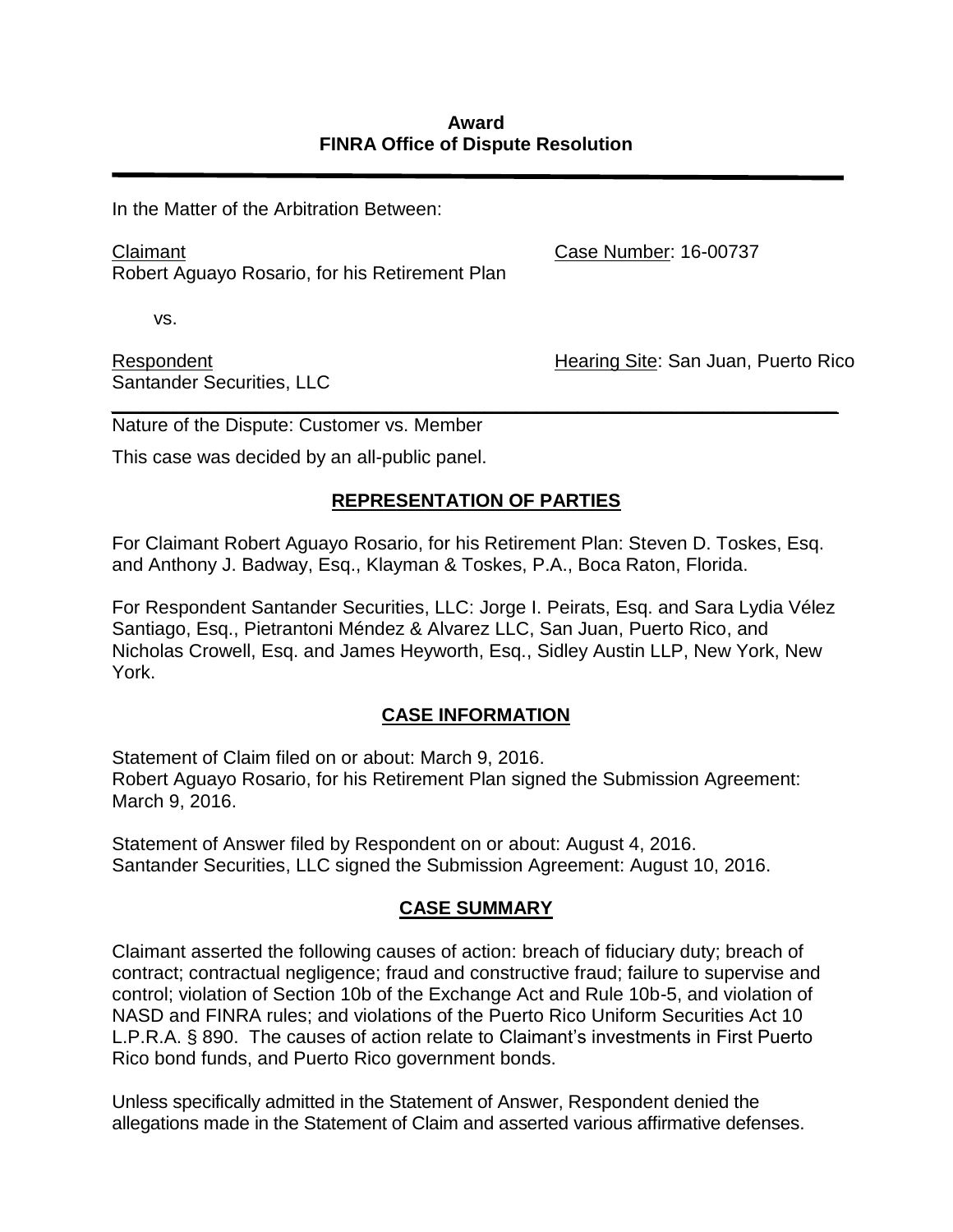## **RELIEF REQUESTED**

In the Statement of Claim*,* Claimant requested: general and compensatory damages in the amount of approximately \$400,000.00; underperformance damages; costs of these proceedings; attorneys' fees as provided by Puerto Rico law; interest at the legal rate on all sums recovered; and such other and further relief as this Panel deemed just and appropriate.

In the Statement of Answer, Respondent requested: dismissal of the Statement of Claim in its entirety; attorneys' fees; and expungement of all references to this matter from the financial consultants' Central Registration Depository records.

## **OTHER ISSUES CONSIDERED AND DECIDED**

The Arbitrators acknowledge that they have each read the pleadings and other materials filed by the parties.

Respondent did not pursue its request for expungement during the evidentiary hearing; therefore, the Panel deemed the request to be withdrawn.

The parties present at the hearing have agreed that the Award in this matter may be executed in counterpart copies or that a handwritten, signed Award may be entered.

## **AWARD**

After considering the pleadings, the testimony and evidence presented at the hearing, and the post-hearing submissions, (if any), the Panel has decided in full and final resolution of the issues submitted for determination as follows:

- 1. Respondent is liable for and shall pay to Claimant the sum of \$95,000.00 in compensatory damages.
- 2. Respondent is liable for and shall pay to Claimant interest on the abovestated sum at the Puerto Rico statutory rate per annum from March 9, 2016, until the payment of the Award.
- 3. Respondent is liable for and shall pay to Claimant the sum of \$40,629.61 in costs.
- 4. Any and all claims for relief not specifically addressed herein, including the parties' respective requests for attorneys' fees, are denied.

## **FEES**

Pursuant to the Code of Arbitration Procedure, the following fees are assessed:

## **Filing Fees**

FINRA Office of Dispute Resolution assessed a filing fee\* for each claim: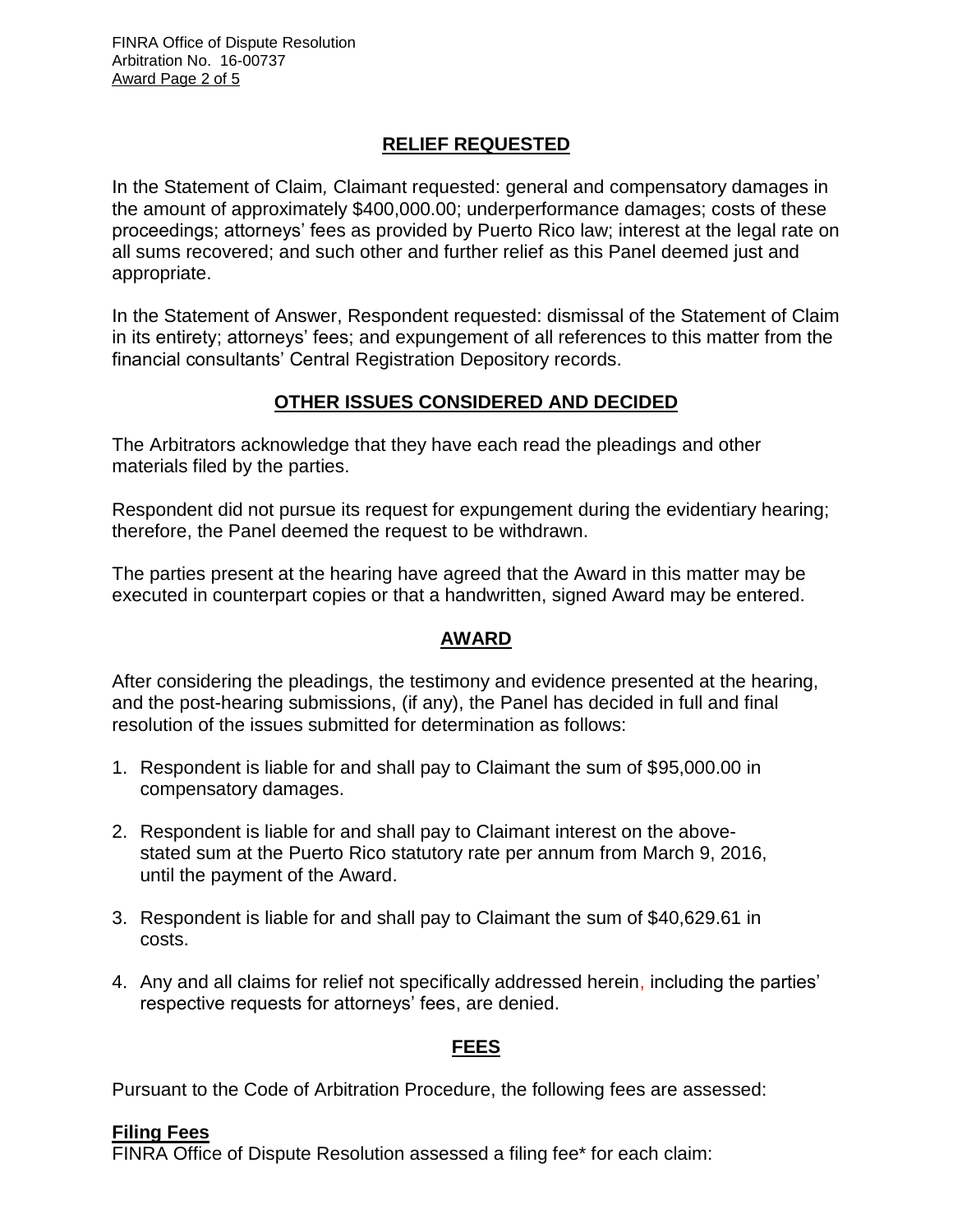| Initial Claim Filing Fee | $= $1,425.00$ |
|--------------------------|---------------|
|                          |               |

*\*The filing fee is made up of a non-refundable and a refundable portion.* 

#### **Member Fees**

Member fees are assessed to each member firm that is a party in these proceedings or to the member firm(s) that employed the associated person(s) at the time of the event(s) giving rise to the dispute. Accordingly, as a party, Respondent is assessed the following:

| <b>Member Surcharge</b><br><b>Member Process Fee</b>                                                                                                                                                                                                                                                               |  | $= $1,900.00$<br>$= $3,750.00$ |  |
|--------------------------------------------------------------------------------------------------------------------------------------------------------------------------------------------------------------------------------------------------------------------------------------------------------------------|--|--------------------------------|--|
| <b>Discovery-Related Motion Fee</b><br>Fees apply for each decision rendered on a discovery-related motion.                                                                                                                                                                                                        |  |                                |  |
| Two (2) decisions on discovery-related motions on the papers<br>with one $(1)$ arbitrator $@$ \$200.00/decision                                                                                                                                                                                                    |  | $= $ 400.00$                   |  |
| Respondent submitted two (2) discovery-related motions                                                                                                                                                                                                                                                             |  |                                |  |
| <b>Total Discovery-Related Motion Fees</b>                                                                                                                                                                                                                                                                         |  | $= $ 400.00$                   |  |
| The Panel has assessed the total discovery-related motion fees of \$400.00 to<br>Respondent.                                                                                                                                                                                                                       |  |                                |  |
| <b>Hearing Session Fees and Assessments</b><br>The Panel has assessed hearing session fees for each session conducted. A session is<br>any meeting between the parties and the arbitrator(s), including a pre-hearing<br>conference with the arbitrator(s) that lasts four (4) hours or less. Fees associated with |  |                                |  |

these proceedings are:

| One (1) pre-hearing session with the Panel @ \$1,125.00/session |                  |            | $= $ 1,125.00$ |
|-----------------------------------------------------------------|------------------|------------|----------------|
| Pre-hearing conference: July 7, 2016                            |                  | 1 session  |                |
| Twelve (12) hearing sessions @ \$1,125.00/session               |                  |            | $= $13,500.00$ |
| <b>Hearing Dates:</b>                                           | October 15, 2018 | 2 sessions |                |
|                                                                 | October 16, 2018 | 2 sessions |                |
|                                                                 | October 17, 2018 | 2 sessions |                |
|                                                                 | October 18, 2018 | 2 sessions |                |
|                                                                 | October 19, 2018 | 2 sessions |                |
|                                                                 | January 28, 2019 | 1 session  |                |
|                                                                 | January 29, 2019 | 1 session  |                |
|                                                                 |                  |            |                |

Total Hearing Session Fees =  $\frac{1}{2}$  =\$14,625.00

The Panel has assessed \$7,312.50 of the hearing session fees to Claimant.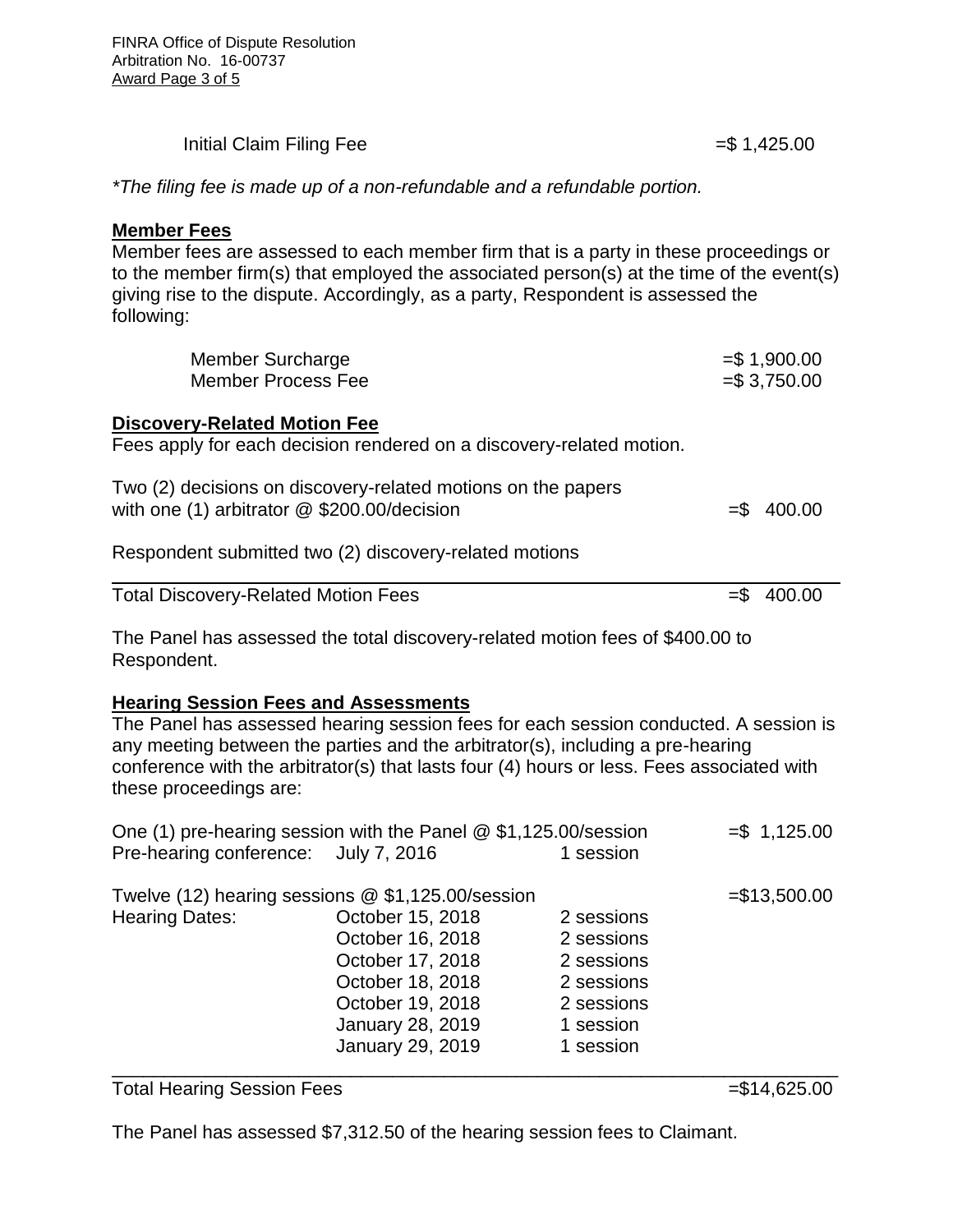The Panel has assessed \$7,312.50 of the hearing session fees to Respondent.

All balances are payable to FINRA Office of Dispute Resolution and are due upon receipt.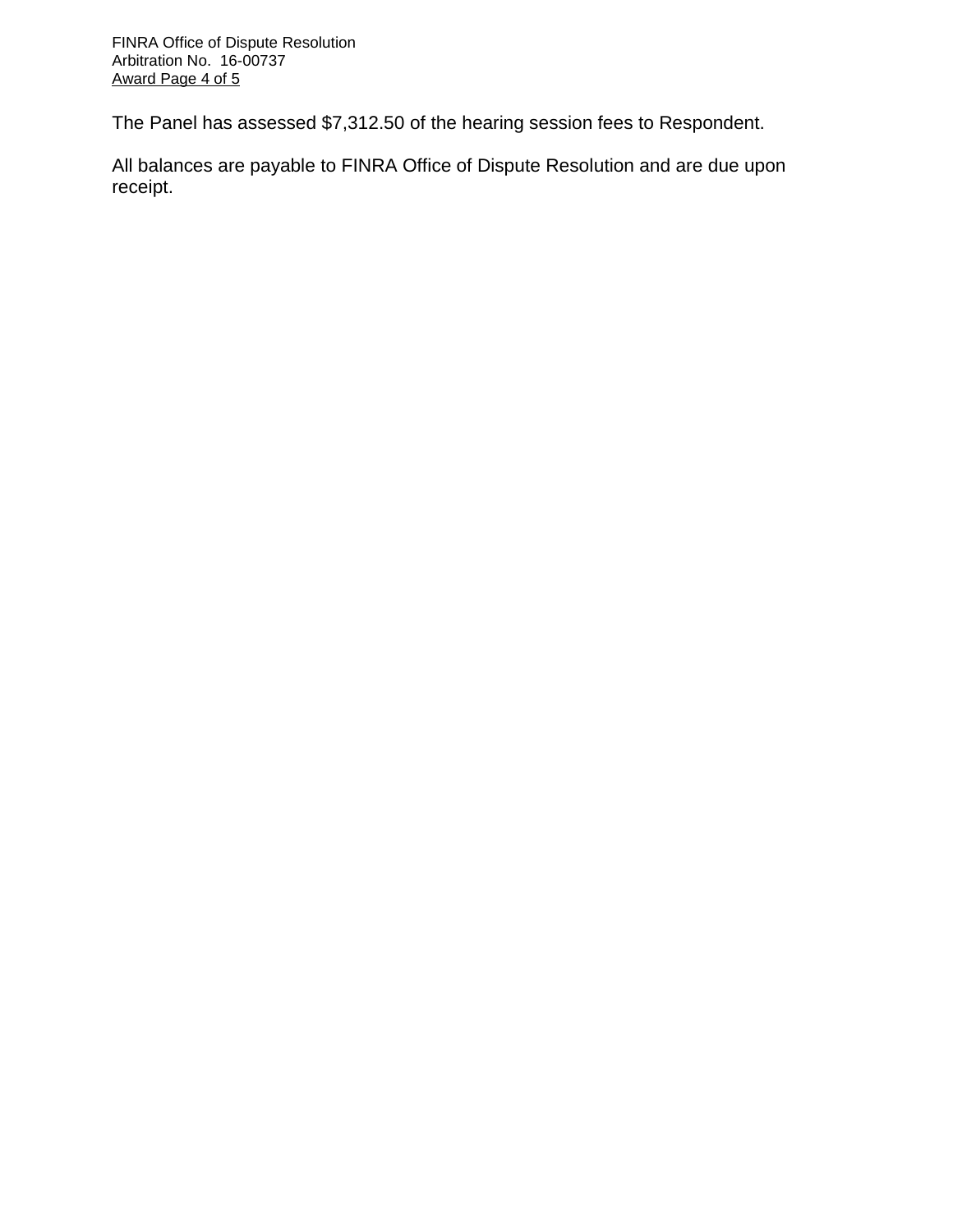FINRA Office of Dispute Resolution Arbitration No. 16-00737 Award Page 5 of 5

## ARBITRATION PANEL

| Jane A. Smith               | -                        | <b>Public Arbitrator, Presiding Chairperson</b> |
|-----------------------------|--------------------------|-------------------------------------------------|
| Thomas Joseph Atkinson, Sr. | $\overline{\phantom{0}}$ | <b>Public Arbitrator</b>                        |
| Neil Harvey Smith           | -                        | <b>Public Arbitrator</b>                        |

I, the undersigned Arbitrator, do hereby affirm that I am the individual described herein and who executed this instrument which is my award.

#### Concurring Arbitrators' Signatures

# $\sqrt{s}$  Jane A. Smith jas/

Jane A. Smith Public Arbitrator, Presiding Chairperson

Thomas Joseph Atkinson, Sr. Public Arbitrator

Neil Harvey Smith Public Arbitrator

\_\_\_\_\_\_\_\_\_\_\_\_\_\_\_\_\_\_\_\_\_\_\_\_\_\_\_\_\_\_\_\_\_\_\_\_\_\_\_\_\_\_\_\_\_\_\_ 2/12/2019

Date of Service (For FINRA Office of Dispute Resolution office use only)

Signature Date

Signature Date

Signature Date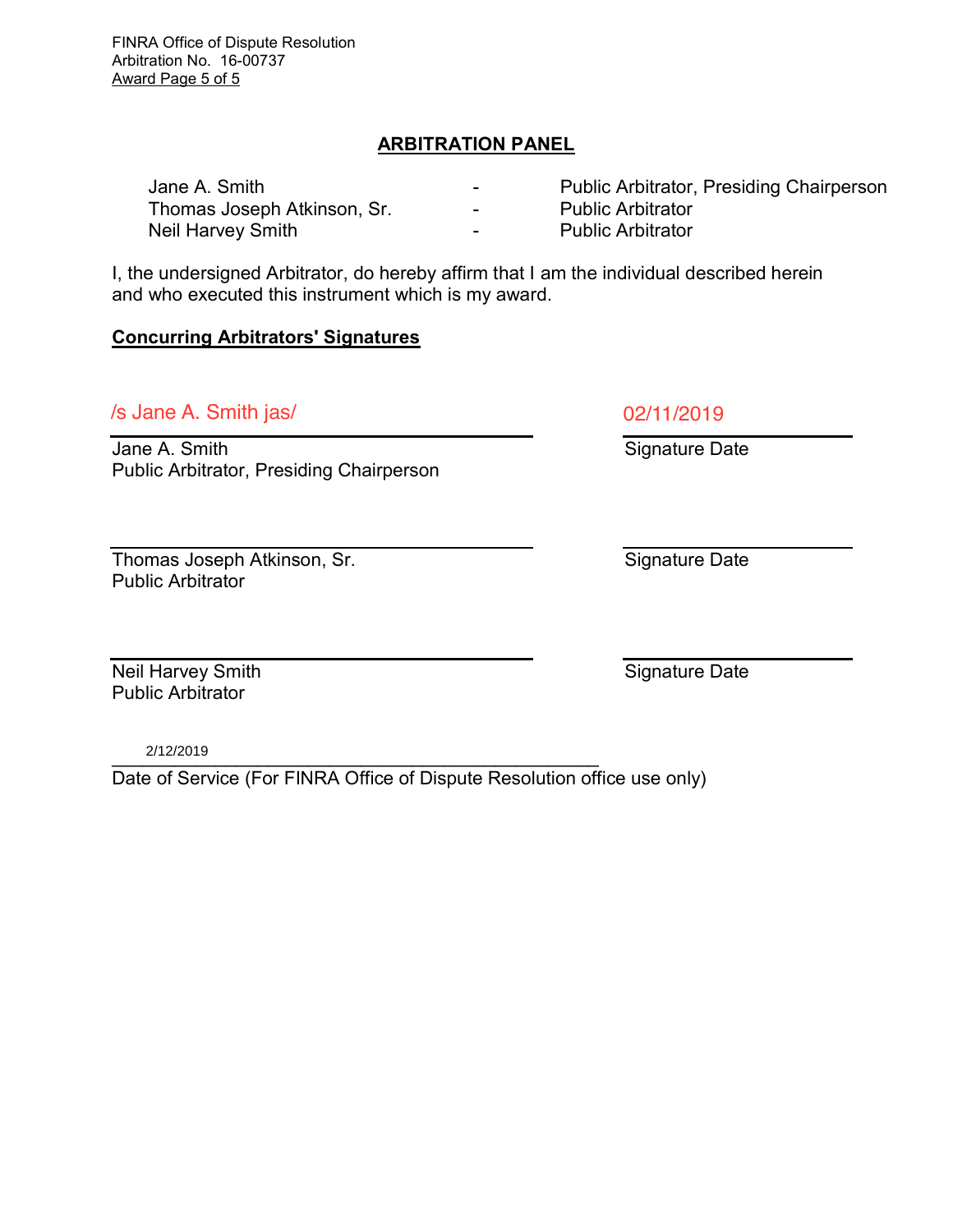FINRA Office of Dispute Resolution Arbitration No. 16-00737 Award Page 5 of 5

#### **ARBITRATION PANEL**

| Jane A. Smith<br>Thomas Joseph Atkinson, Sr.<br>Neil Harvey Smith | -<br>$\blacksquare$      | Public Arbitrator, Presiding Chairperson<br><b>Public Arbitrator</b> |
|-------------------------------------------------------------------|--------------------------|----------------------------------------------------------------------|
|                                                                   | $\overline{\phantom{0}}$ | <b>Public Arbitrator</b>                                             |

I, the undersigned Arbitrator, do hereby affirm that I am the individual described herein and who executed this instrument which is my award.

## **Concurring Arbitrators' Signatures**

Jane A. Smith Public Artitrator, Presiding Chairperson

Thomas Joseph Atkinson, Sr. Public Arbitrator

Signature Date

 $1 - 12 - 19$ 

Signature Date

Neil Harvey Smith Public Arbitrator

Signature Date

2/12/2019

Date of Service (For FINRA Office of Dispute Resolution office use only)